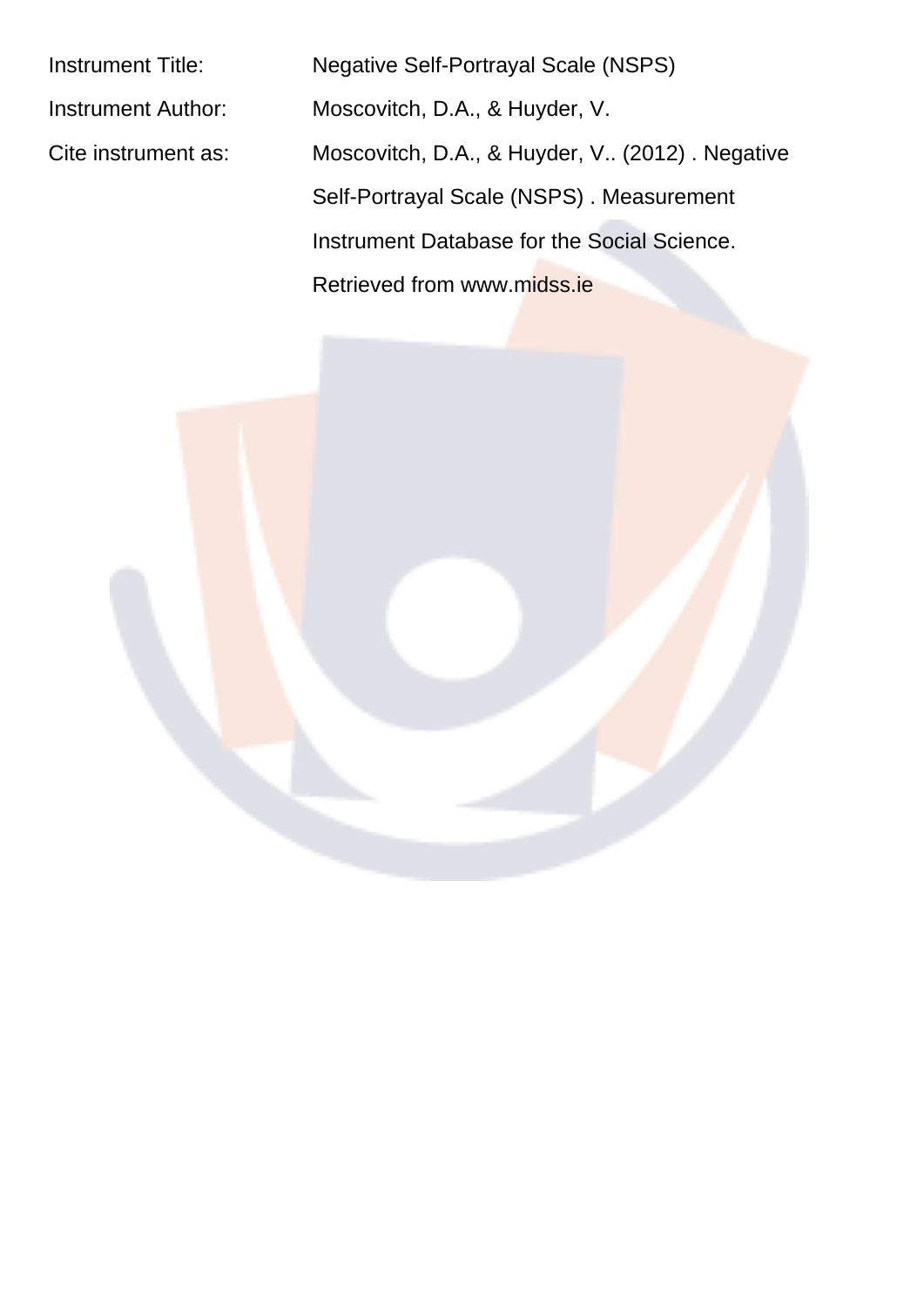$ID#:$   $Date:$   $\qquad \qquad$   $Date:$   $\qquad \qquad$   $\qquad \qquad$ 

**NSPS**

According to the scale provided below, please write the number in the blank space beside each item to indicate the degree to which you are concerned about the following aspects of yourself when you are in *anxiety-provoking social situations (e.g. talking to someone who is a stranger; giving a speech in front of an audience; answering a question in class; etc.)*.

| Not at all | Slightly  | Moderately | Verv      | Extremely |
|------------|-----------|------------|-----------|-----------|
| concerned  | concerned | concerned  | concerned | concerned |

*In social situations (in which I feel anxious), it will become obvious to other people that I am:*

| _______ 1. stuttering                  |
|----------------------------------------|
| 2. poorly dressed                      |
|                                        |
| 4. sweating                            |
| 5. physically unattractive             |
| 6. losing control of my emotions       |
| 7. blushing                            |
| 8. speaking with a trembling voice     |
| 9. blemished (i.e., my appearance)     |
| 10. interpersonally ineffective        |
| 11. weird-looking                      |
|                                        |
| 12. lacking personality                |
| $\frac{13}{13}$ . fat                  |
| 14. unable to express myself           |
| 15. twitching (i.e. my facial muscles) |
| 16. frozen                             |
| 17. humourless                         |
| 18. reserved                           |
| ______ 19. aloof                       |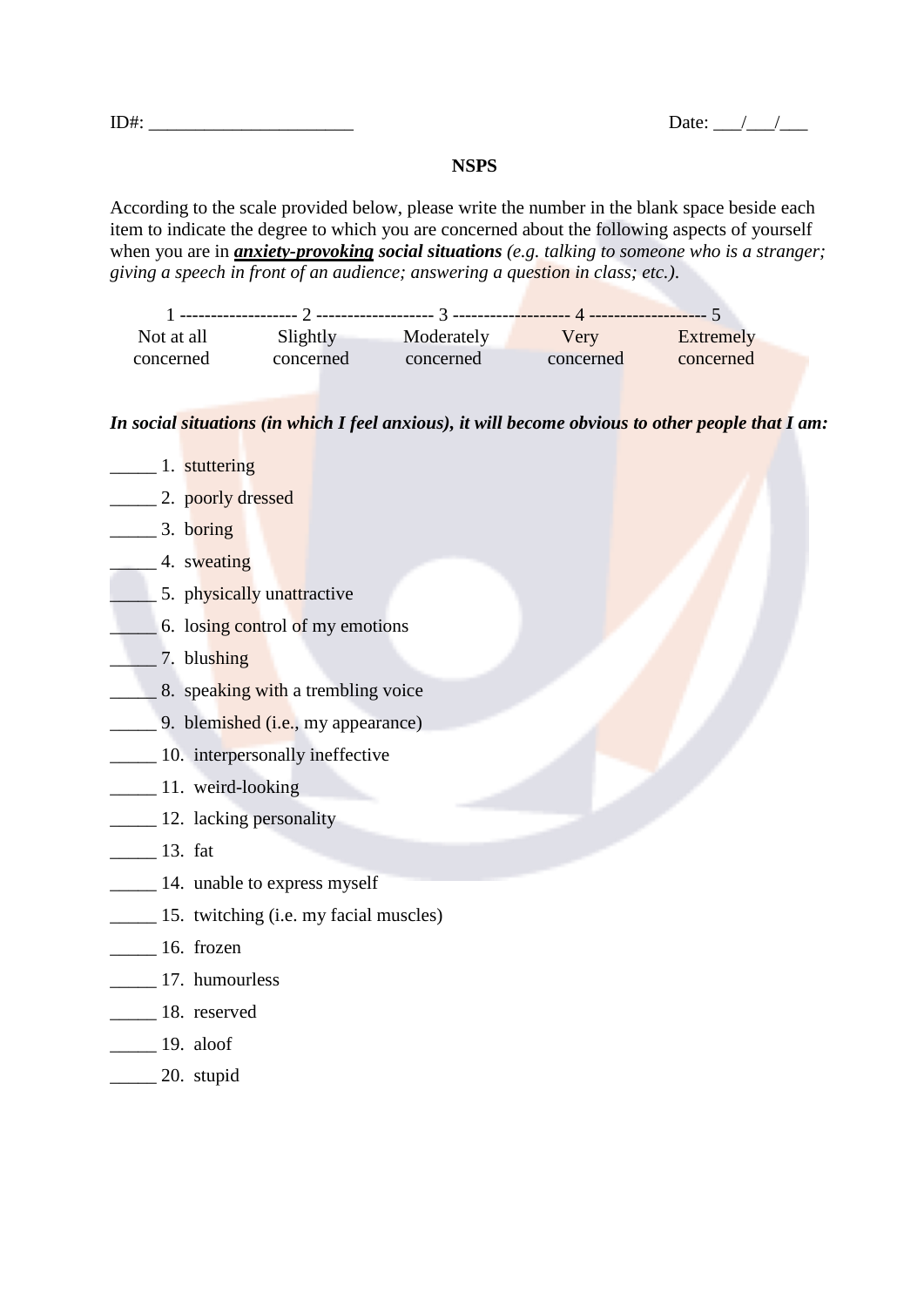- \_\_\_\_\_ 21. socially awkward
- \_\_\_\_\_ 22. having a bad hair day
- \_\_\_\_\_ 23. speaking incoherently
- **\_\_\_\_** 24. lacking social skills
- \_\_\_\_\_ 25. fidgeting
- \_\_\_\_\_ 26. unfashionable
- $\frac{27}{10}$  ugly